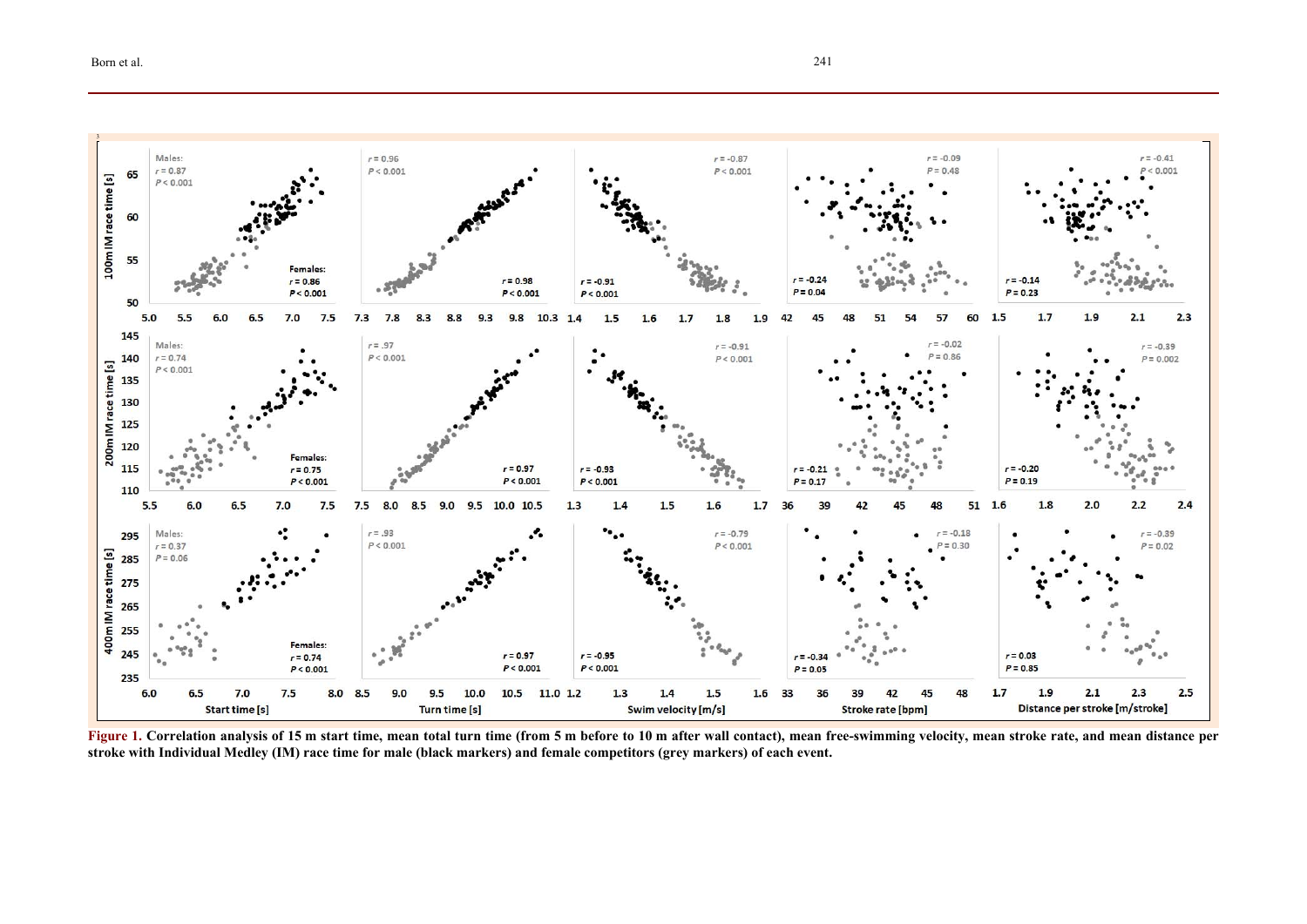## **Discussion**

The present study provides benchmarks and normative data for fastest (finalists) and slowest European Championship participants regarding start time (5 m, 10 m, and 15 m split times), turn time (5 m in, 5 m out, and 10 m out split times as well as total turn time), swim velocity, SR, and DPS across all swimming strokes involved in IM (BU - BA - BR - FR), both sexes (males - females), and all short-course IM race distances (100 m - 200 m - 400 m). Finalists showed faster start times, turn times, and swim velocities than the slowest swimmers from the heats. However, the two groups did not differ regarding SR and DPS. Section analysis revealed fastest times for BU/BA turns. Fastest swim velocities were found for BU and FR followed by BA and BR. SR was highest for BU with no difference between BA, BR, and FR. While percent contribution was not different between fastest and slowest swimmers, ANOVA revealed largest percent contribution for turn (45.1 - 55.0%) followed by lower contribution for swim (42.5 - 44.1%) and start sections (2.5 - 11.2%). Using stepwise regression analysis, turn performance revealed the largest effect on race time followed by swim velocity. Start time affected 100 m and 200 m events only. While SR showed no significant correlations, DPS revealed medium correlations with race time in male swimmers.

Compared to long-course events (50 m pool length), in which turn performance contributed up to 20% of race time (Morais et al., 2019), the increased number of turns in the present short-course races increased percent contribution of turns up to 45%. Additionally, correlation analysis revealed excellent correlations  $(r \ge 0.93,$  $P < 0.001$ ) of turn performances with race times. In the regression model, beta coefficients showed a larger effect of turn performance on race time compared to swim performance ( $\beta \ge 0.53$  and  $\beta \ge -0.28$ , respectively). While turn times were measured across 15 m (5 m before until 10 m after wall contact) and swim times across the remaining 10 m per lap, the faster turn velocities after push-off from the pool wall  $(2.96 \pm 0.14 \text{ m/s})$  that were beyond freeswimming speed  $(1.41 \pm 0.06 \text{ m/s})$  may have contributed to the large effect of turn times in the regression model (Olstad et al., 2020). Basically, the fluid characteristics of water that reduce movement efficiency far below that of on-land activities (Zamparo et al., 2020). In contrast, the pool wall provides a solid base for the swimmer's push-off during the turn and swimmers can utilized the explosive strength of their lower limbs (Nicol et al., 2021). Additionally, swimmers transfer propulsion gained from the wall push-off to full-stroke swimming by utilizing undulating kicking (Zamparo et al., 2012) and benefit from lower drag forces during prolonged underwater phases (Tor et al., 2015). The benefits associated with the greater number of turns in short-course races, result in  $4.3 \pm 3.2\%$  faster race times compared to the same IM event held in a long-course pool (Wolfrum et al., 2014) and emphasizes the importance of the acyclic phases, i.e. turn performance, in IM swim races. If training regimes that prepare for short-course races and are mainly based on a high volume of low intensity swimming and conditioning of free-swimming skills (Nugent et al., 2017; Pollock et al., 2019), an addition of a

substantial volume of race-pace specific turn drills should possibly be considered. Specific on-land strength and conditioning programs are discussed to build the necessary lower body power for the repeated wall push-offs involved in turns (Crowley et al., 2018).

Male finalists had significantly faster start times than the slowest swimmers for 100 m and 200 m but not 400 m IM. With the significant lower percent contribution of the start  $(< 3\%)$  compared to the turn and swim sections  $(> 40\%)$  in 400 m IM races, there was no effect of start performance in the regression model. A similar effect has previously been reported in males' 100 m, 200 m, and 400 m FR short-course races, where start time contribution decreased the longer the distance (Born et al., 2021). However, the start may affect the subsequent free-swimming section despite its low percent contribution. While the FR section would be expected to show the fastest swim velocities based on the better movement efficiency (Barbosa et al., 2006), the high velocity transferred from the start to the free-swimming section (Gonjo and Olstad, 2020b) may explain faster or equally fast swim velocities in the BU compared to the FR section of the present and previous IM swimmers (Saavedra et al., 2012).

While the effect of start performance decreased in the regression model the longer the race distance, turn performance revealed a high importance across all race distances and showed excellent correlations with race time. Comparing the various types of turns, fastest times were found for the BU/BA turns which may result from positive pacing strategies applied in IM races (Saavedra et al., 2012). The positive pacing strategy was in particular evident in the slowest 400 m IM swimmers showing turn times and swim velocities that were equally fast as the finalists' during the first half of the race but significantly slower during the second half of the race. Therefore, a more conservative pacing strategy and adequate energy distribution across the entire race may provide an important key indicator (Saavedra et al., 2012) in addition to maintenance of swim velocity and fatigue resistance (McGibbon et al., 2018).

BR showed slowest swim velocities. However, unlike the other swimming strokes, there was no difference between finalists and slowest 100 m IM swimmers regarding swim velocities. Generally, BR shows different characteristics to the other swimming strokes. As such, loss in velocity throughout the race is most pronounced in BR (McGibbon et al., 2018; Menting et al., 2019), possibly due to lower mechanical efficiency resulting in higher energy expenditure compared to the other swimming strokes (Barbosa et al., 2006; Zamparo et al., 2020) and important technical aspects such as intra-cyclic velocity fluctuation being related to the performance level (Takagi et al., 2004). As most IM swimmers are no BR specialists, during shortcourse races the expected loss in swim velocity may be compensated by the repeated push-off the pool wall with each turn. With the largest percent contribution to IM races (Saavedra et al., 2012), BR may therefore provide a potential for future performance improvements in IM races.

Compared to the other parameters, i.e. start, turn, and swim time, SR and DPS were of minor importance and showed no effect in the regression model. While SR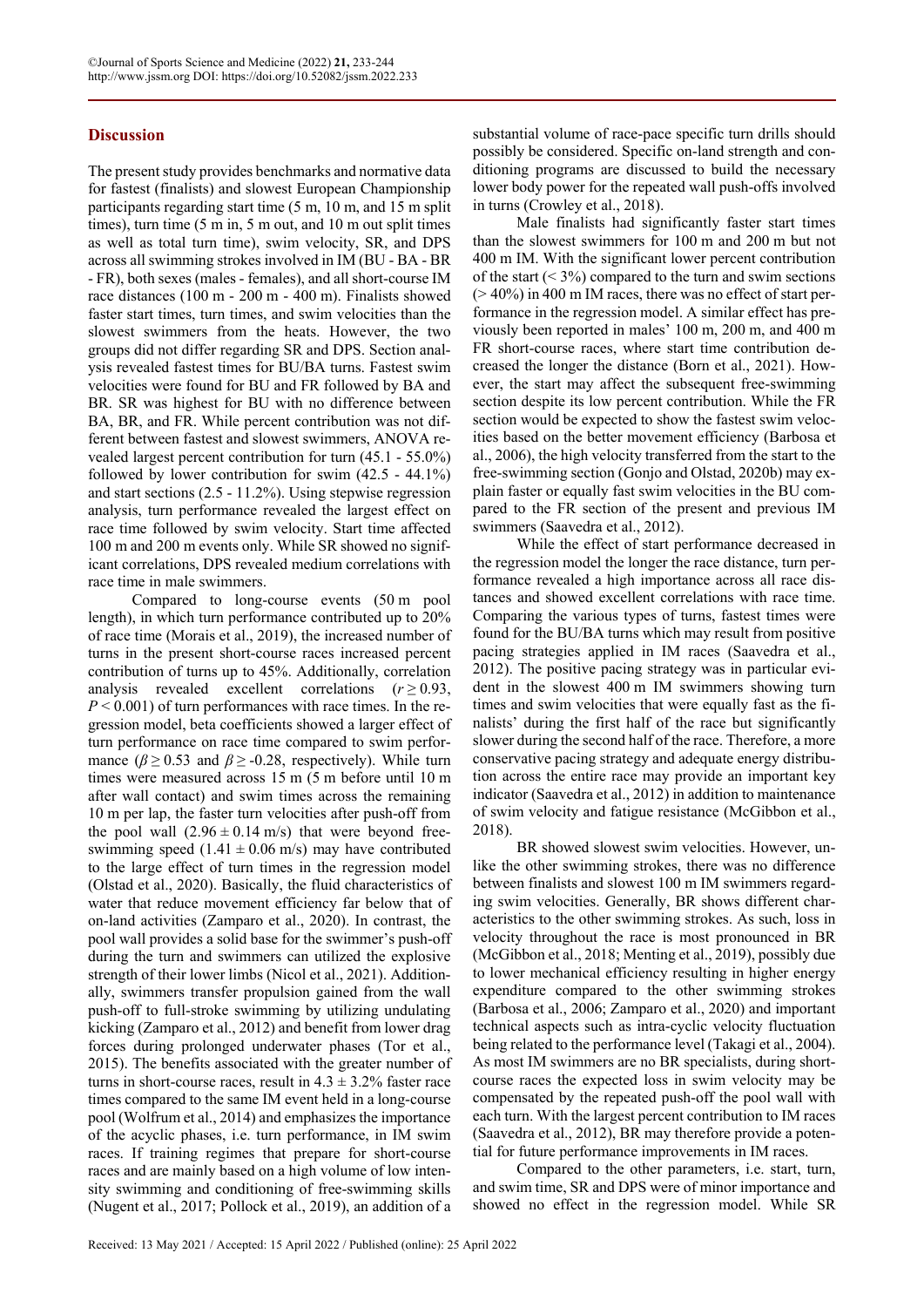revealed no significant correlations, DPS showed a medium effect on race times in male swimmers and may be of higher practical relevance when assessing stroke mechanics in training and competition despite its limited effect in the regression model. When comparing DPS with 200 m single stroke specialists as reported previously, 200 m IM swimmers from the present study showed very similar values for BU  $(1.85 \pm 0.15 \text{ m}$  vs.  $2.13 \pm 0.05 \text{ m}$ ), BA  $(2.18 \pm 0.15 \text{ m} \text{ vs. } 2.23 \pm 0.11 \text{ m})$ , BR  $(2.01 \pm 0.24 \text{ m})$ vs.  $2.19 \pm 0.13$  m), and FR  $(2.18 \pm 0.17$  m vs.  $2.28 \pm 0.12$  m), respectively (Hellard et al., 2008). Yet, future studies may identify potentials for further development in IM swimming performance by comparing section elements of IM to single stroke events of the corresponding distance.

Previous studies provided unique insights into 100 m short-course BU and BR races and various types of turns in controlled laboratory studies (Gonjo and Olstad, 2020b; Nicol et al., 2021; Olstad et al., 2020). In accordance with these articles and previously reported breakout distances at about 10 m (Morais et al., 2019; Veiga and Roig, 2016), in the present study turn performances were assess up to 10 m after wall contact despite the regulatory limit of the underwater phase at 15 m (FINA, 2021). Additionally, the final 5 m before wall are commonly included in the turn performance as well to account for the body rotation in BA and FR and adjustments of stroke mechanics when anticipating the pool wall. Previous studies used individualized distance measurements to isolate turn performance more accurately from the free-swimming section (Veiga et al., 2014; Veiga et al., 2013). This is of particular importance for swimmers with underwater phases beyond 10 m after wall contact as swimming velocities underwater and shortly after the breakout are faster than mean freeswimming velocity (Tor et al., 2015; Veiga and Roig, 2016; Veiga and Roig, 2017). Despite the advantages of individualized distance measurements for scientific purposes, the first aim of the present study was to establish practically relevant benchmarks for coaches and swimmers. Fixed distance measures are still the method of choice for most coaches, to evaluate performance progression of start and turn times during daily training routines with minimal equipment necessary, i.e. stop watch. Therefore, benchmarks were established with fixed markers 5 m before and 10 m after wall contact.

### **Conclusion**

Based on the largest percent contribution to race time and the largest effect in the regression model, which explained 97 - 100% of race time, stepwise regression analysis revealed turn performance as distinguishing factor. As turn times and swim velocities only differed between fastest and slowest male swimmers in the second half of the race, pacing and fatigue resistance seem to be important performance indicators for 400 m IM. With largest contribution to race time, slowest swim velocities, and missing difference between fastest and slowest 100 m IM swimmers, BR may provide largest potential for future development in IM race times. Correlation analyses revealed that DPS rather than SR is a performance indicator and may be used by coaches and performance analysts to evaluate stroke mechanics despite its more complex assessment. Performance analysts, coaches, and swimmers may use normative data from the present study regarding start, turn, and swim performance of 100 m, 200 m, and 400 m short-course IM events, to establish minimal and maximal requirements for European Championship participation and to create specific drills in practice.

#### **Acknowledgements**

We would like to express our respect to all competitors of the European Championships and the excellent performances shown. Additionally, we would like to thank the European Swimming Association LEN for supporting the study. The study was financed by the research fund of the National Sport Association. The experiments comply with the current laws of the country in which they were performed. The authors have no conflict of interest to declare. The datasets generated during and/or analyzed during the current study are not publicly available, but are available from the corresponding author who was an organizer of the study.

#### **References**

- Barbosa, T.M., Fernandes, R., Keskinen, K.L., Colaco, P., Cardoso, C., Silva, J. and Vilas-Boas, J.P. (2006) Evaluation of the energy expenditure in competitive swimming strokes. *International*   $Medicine$ https://doi.org/10.1055/s-2006-923776
- Benjamini, Y. and Hochberg, Y. (1995) Controling the False Discovery Rate: a Practical and Powerful Approach to Multiple Testing. *Journal of the Royal Statistical Society* **57,** 289-300. https://doi.org/10.1111/j.2517-6161.1995.tb02031.x
- Born, D.P., Kuger, J., Polach, M. and Romann, M. (2021) Start and turn performances of elite male swimmers: benchmarks and underlying mechanims. *Sports Biomechnics* 1-21. https://doi.org/10.1080/14763141.2021.1872693
- Crowley, E., Harrison, A.J. and Lyons, M. (2017) The Impact of Resistance Training on Swimming Performance: A Systematic Review. *Sports Medicine* **47,** 2285-2307. https://doi.org/10.1007/s40279-017-0730-2
- Crowley, E., Harrison, A.J. and Lyons, M. (2018) Dry-Land Resistance Training Practices of Elite Swimming Strength and Conditioning Coaches. *Journal of Strength and Conditioning Researcg* **32,** 2592-2600. https://doi.org/10.1519/JSC.0000000000002599
- Field, A. (2013) Discovering Statistics using IBM SPSS Statistics. Los Angeles: Sage Publications Ltd.
- FINA. (2021) *Swimming and Facilities Rules*. Fédération Internationale de Natation, Lausanne.
- Gonjo, T. and Olstad, B.H. (2020a) Race Analysis in Competitive Swimming: A Narrative Review. *International Journal of Environmental Research and Public Health* **18**, 69. https://doi.org/10.3390/ijerph18010069
- Gonjo, T. and Olstad, B.H. (2020b) Start and Turn Performances of Competitive Swimmers in Sprint Butterfly Swimming. *Journal of Sports Science and Medicine* **19,** 727-734. https://pubmed.ncbi.nlm.nih.gov/33239947
- Hellard, P., Dekerle, J., Avalos, M., Caudal, N., Knopp, M. and Hausswirth, C. (2008) Kinematic measures and stroke rate variability in elite female 200-m swimmers in the four swimming techniques: Athens 2004 Olympic semi-finalists and French National 2004 Championship semi-finalists. *Journal of Sports Sciences* **26,** 35-46.
	- https://doi.org/10.1080/02640410701332515
- Hopkins, W. (2002) A Scale Magnitude for Effect Statistics. In: *A New View of Statistics*., Sportscience.org web page.
- Marinho, D.A., Barbosa, T.M., Neiva, H.P., Silva, A.J. and Morais, J.E. (2020) Comparison of the Start, Turn and Finish Performance of Elite Swimmers in 100 m and 200 m Races. *Journal of Sports Science and Medicine* **19,** 397-407. https://pubmed.ncbi.nlm.nih.gov/32390734
- Marino, M. (1984) Profiling swimmers. *Clinics in Sports Medicine* **3,** 211-29. https://doi.org/10.1016/S0278-5919(20)31366-1
- McGibbon, K.E., Pyne, D.B., Shephard, M.E. and Thompson, K.G. (2018) Pacing in Swimming: A Systematic Review. *Sports Medicine* **48,** 1621-1633. https://doi.org/10.1007/s40279-018-0901-9